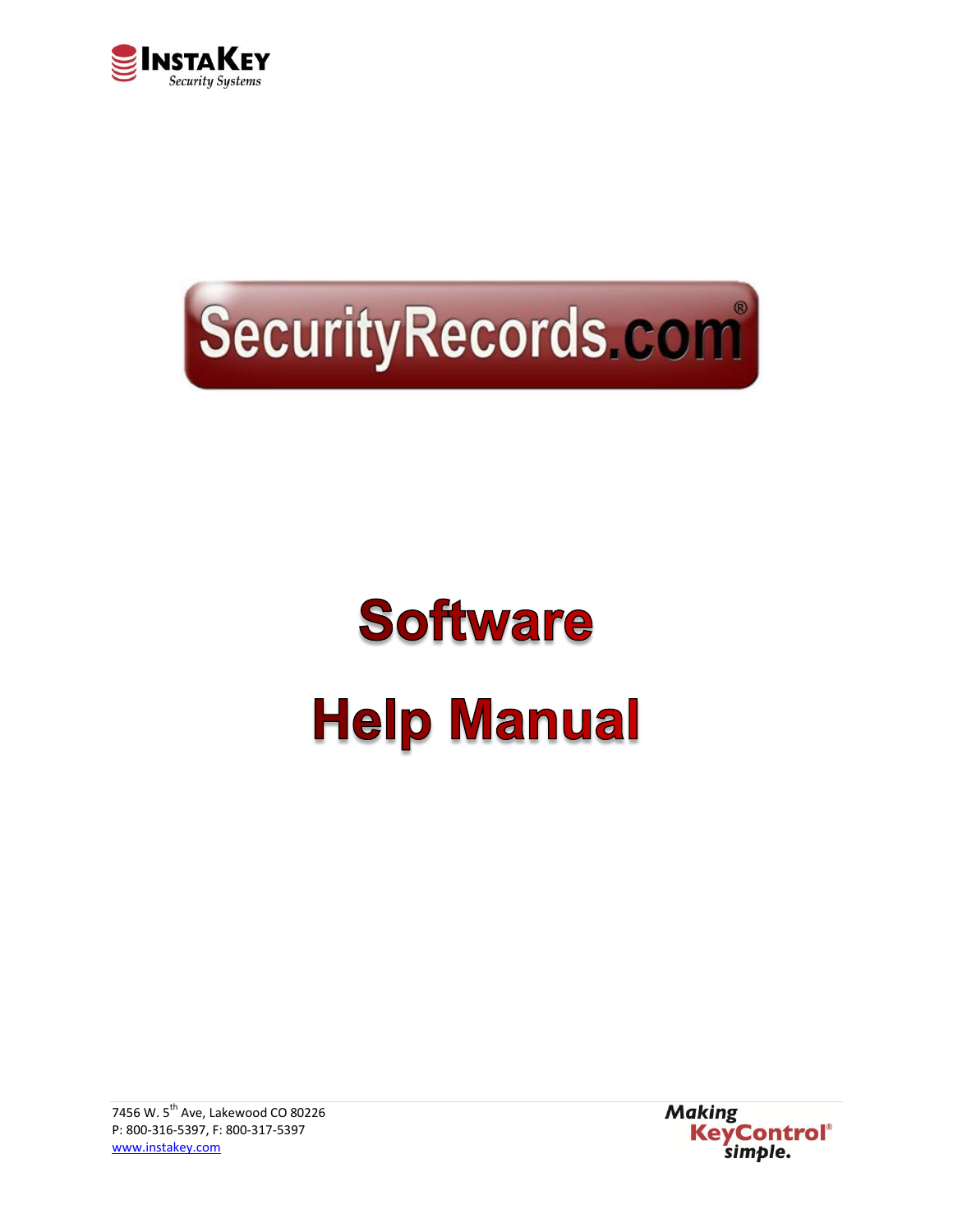#### **Users**

**Definition:** User – is a person or thing tha[t uses](http://dictionary.reference.com/browse/use) a key

- 1. Find User (quick search)
	- Select the Users tab
	- In the quick search field, enter First Name, Last Name, or Employee ID#
	- Click Find or press Enter
	- Once the User is found, click on the Name to review the current key serial number assigned to that User.

| Users                 |      |
|-----------------------|------|
|                       | Find |
| Add User              |      |
| <b>Find User</b>      |      |
| <b>User Hierarchy</b> |      |
| <b>View All Users</b> |      |

| <b>FirstName:</b>   | Jack               |                   | EmployeeID:           | 191213                     |             |                     |
|---------------------|--------------------|-------------------|-----------------------|----------------------------|-------------|---------------------|
| <b>Last Name:</b>   | Finnegan           |                   | Title:                |                            |             |                     |
| MI:                 |                    |                   |                       |                            |             |                     |
| <b>Reports To:</b>  |                    |                   |                       | <b>HeadQuarters:</b>       |             |                     |
|                     |                    |                   |                       | Chain Store 0067 - Memphis |             |                     |
|                     |                    |                   |                       |                            |             |                     |
|                     |                    |                   |                       |                            |             |                     |
|                     |                    |                   |                       |                            |             |                     |
|                     |                    |                   |                       |                            |             |                     |
| Address             | Options<br>Contact | Keys: 1(1 Active) | User History<br>Notes |                            |             |                     |
|                     |                    |                   |                       | Show Active Keys only      |             | Show All Keys       |
| <b>Key Serial #</b> | <b>DHI</b>         | <b>Key Name</b>   | System                | <b>Keyway</b>              | Step / Type | <b>Issue Status</b> |

- 2. Find User (detailed search)
	- Select the Users tab
	- Select Find User
	- **•** Enter available information in one or more search field(s)
	- Click **Find User(s)**
	- Once the User is found, click on the Name to review the current key serial number assigned to that User.

| User Info<br>$\Box$ Hide Additional Fields $\blacktriangleright$<br>Clear           | Contact Info<br>$\Box$ Show Additional Fields $\blacktriangleright$<br>Clear |
|-------------------------------------------------------------------------------------|------------------------------------------------------------------------------|
| M.L: $\vert \cdot \vert$<br><b>First Name:</b><br><b>Last Name:</b>                 | Email:                                                                       |
| <b>Title:</b><br><b>Headquarters:</b><br><b>Employee ID:</b>                        | <b>Advanced Search Info</b><br>□ Hide Advanced Search Fields ▼               |
| <b>Address Info</b><br>Clear<br>$\Box$ Hide Additional Fields $\blacktriangleright$ | <b>Notes</b><br>Clear                                                        |
| <b>Address:</b>                                                                     | <b>Note Text:</b>                                                            |
| City:<br>State:                                                                     | <b>Options</b><br>Clear<br>Send Orders To This Location                      |
| Zip:<br><b>Country:</b>                                                             | <b>Bill Orders To This Location</b>                                          |
|                                                                                     | Qty. of Active Keys Assigned to User<br>Clear<br>Keys ;                      |
|                                                                                     | # Keys:                                                                      |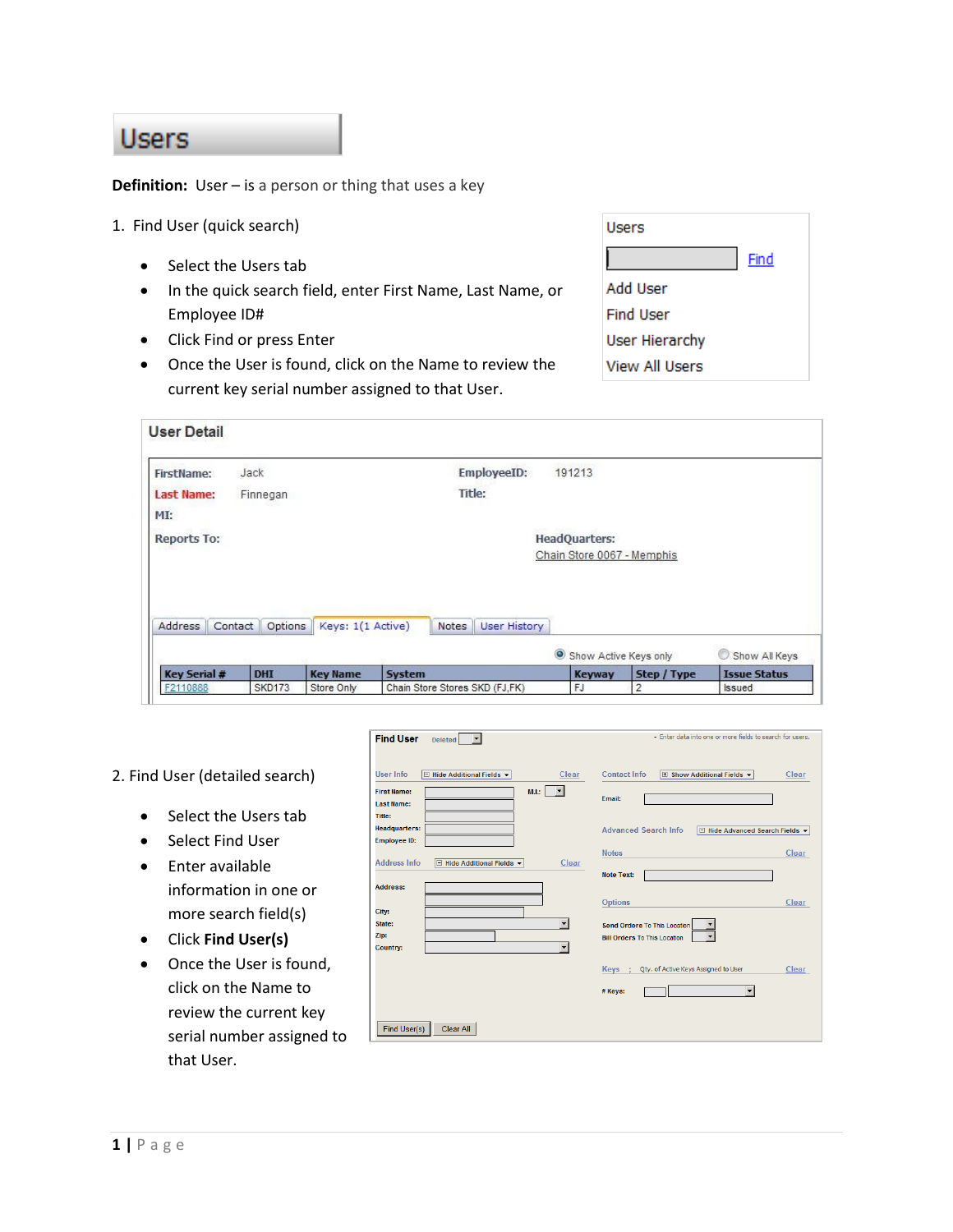## Locations

**Definition:** Location – is a place, geographic location, or organizational hierarchical placeholder.

- 1. Find Location (quick search)
	- Select the Locations tab
	- In the quick search field, enter Location Name, Store/Bldg. Number
	- Click Find or press Enter
	- Once the Location is found, click on the Name to review the
		- Address, Keys Assigned, Cylinder/Key Report, or Location Summary

| Locations                 |
|---------------------------|
| Find                      |
| Add Location              |
| <b>Find Location</b>      |
| Add Keys / Cylinders      |
| View All Locations        |
| <b>Location Hierarchy</b> |

| <b>Location Name:</b>       | Chain Store 0067 - Memphis                                         |
|-----------------------------|--------------------------------------------------------------------|
| HeadQuarters:               | Locksmiths                                                         |
| <b>Location Status:</b>     |                                                                    |
| lvl:                        | $\overline{1}$                                                     |
| <b>Customer Identifier:</b> |                                                                    |
| SystemName:                 | Chain Store Stores SKD (FJ,FK)                                     |
| <b>Accounting Number:</b>   | <b>N/A</b>                                                         |
|                             | Address Contact   Notes   Options   Keys: 16 (4 Active)   Doors: 1 |
| Address1:                   | 7741 Winchester Road                                               |
| Address2:                   |                                                                    |
| City:<br>State:             | Menphis<br>TN.                                                     |
| Zip:                        | 38125                                                              |
| Country:                    | <b>US</b>                                                          |
| <b>Valid Address:</b>       | Yes                                                                |

#### 2. Find Location

- Select the **Locations** tab
- **•** Select Find Location
- Input information in any of the fields under **Location Info**, **Contact Info**, **Address Info**, **Primary / Secondary Contact,** or expand the **Show Advanced Options** boxes for additional choices in drop-down boxes to search by **Location Status, System, or State**
- Click **Find Location(s)**

| <b>Find Location</b><br>$\overline{\phantom{0}}$<br><b>Deleted</b>                                          | - Enter data into one or more fields to search for locations.                                  |
|-------------------------------------------------------------------------------------------------------------|------------------------------------------------------------------------------------------------|
| <b>Location Info</b><br><b>E</b> Hide Additional Fields ▼                                                   | <b>Clear Contact Info</b><br>$\boxed{+}$ Show Additional Fields $\rightarrow$<br>Clear         |
| <b>Location Name:</b><br><b>Headquarters:</b>                                                               | Phone:                                                                                         |
| <b>Location</b><br>۰<br>Status:<br>Identifier:                                                              | <b>Advanced Search Info</b><br>Hide Advanced Search Fields<br>$\Box$                           |
| System:<br>$\blacktriangledown$                                                                             | <b>Primary / Secondary Contact</b><br>Clear                                                    |
| <b>Address Info</b><br>□ Hide Additional Fields ▼<br>Clear                                                  | Name:                                                                                          |
| <b>Address:</b><br><b>Address 2:</b>                                                                        | <b>Notes</b>                                                                                   |
| City:                                                                                                       | <b>Note Text:</b>                                                                              |
| State:<br>٠<br>Zip:<br>Country:<br>$\overline{\phantom{a}}$<br><b>UNITED STATES</b><br>Non-standard Address | <b>Options</b><br>Clear<br>Send Orders To This Location<br><b>Bill Orders To This Location</b> |
|                                                                                                             | Doors<br>Qty. of Doors Assigned to Location<br>Clear<br>$#$ Doors:                             |
| <b>Find Location(s)</b><br>Clear All                                                                        |                                                                                                |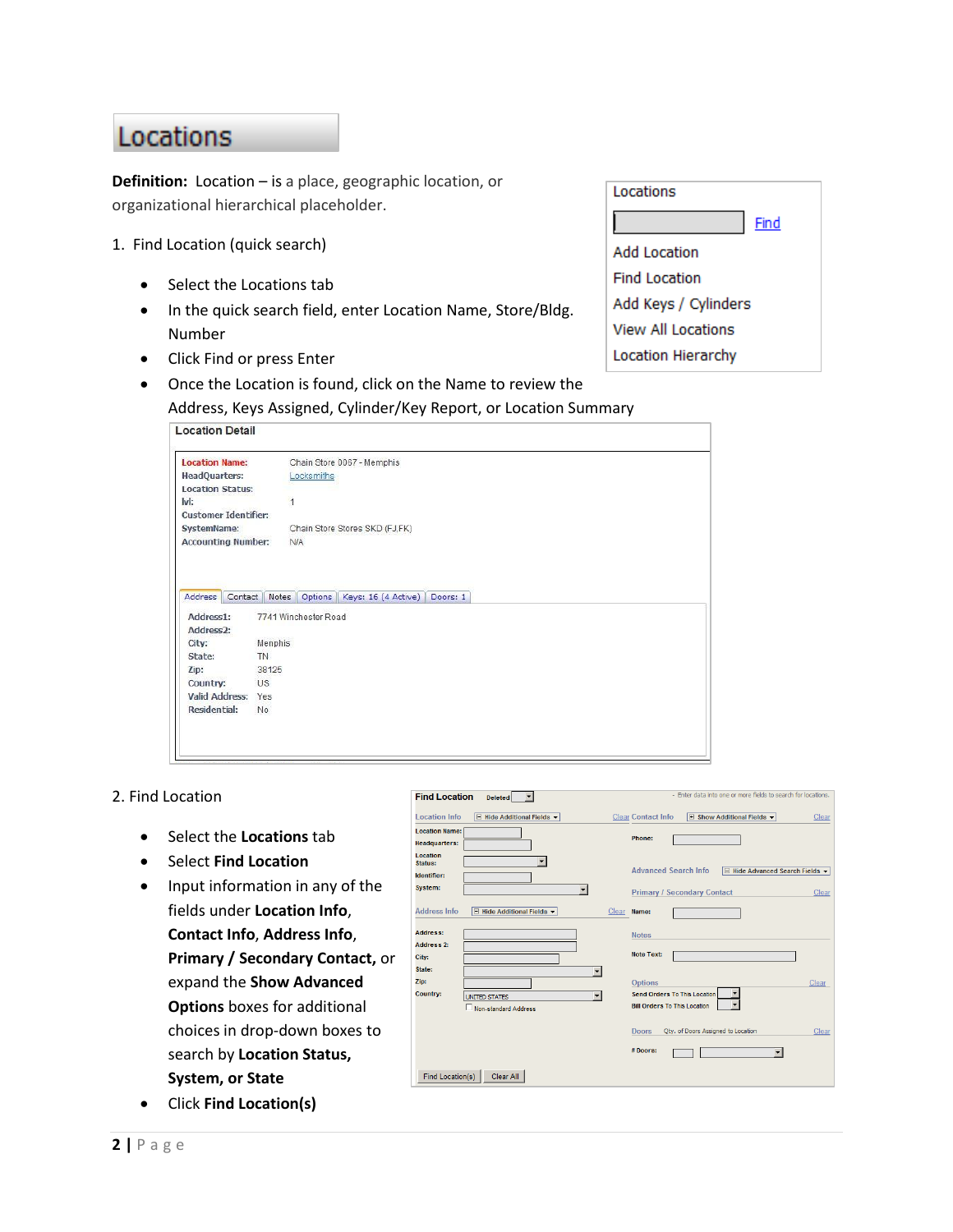

**Definition:** Cylinder/Key Report – listing of all cylinders, keys, and key holders assigned to a specified location

|                                                                                                                         | <b>Cylinder/Key Report</b> |                                        |                           |                                              |                   |                                                                 |
|-------------------------------------------------------------------------------------------------------------------------|----------------------------|----------------------------------------|---------------------------|----------------------------------------------|-------------------|-----------------------------------------------------------------|
| <b>Location Name</b>                                                                                                    | Chain Store 0067 - Memphis |                                        |                           |                                              |                   |                                                                 |
|                                                                                                                         | Cylinders: 4 (4 Active)    |                                        |                           |                                              |                   |                                                                 |
|                                                                                                                         |                            | System: Chain Store Stores SKD (FJ,FK) |                           |                                              |                   |                                                                 |
| Records: 1                                                                                                              |                            |                                        |                           | page: $1 \bullet$ of 1                       |                   | diam                                                            |
| <b>Cylinder DHI</b>                                                                                                     |                            | <b>Door Name</b>                       |                           | Keyway                                       | # Cylinder        | # Active                                                        |
| SKD173                                                                                                                  |                            |                                        | 0067:All Doors-Memphis TN | FJ                                           |                   |                                                                 |
|                                                                                                                         |                            |                                        |                           |                                              |                   |                                                                 |
|                                                                                                                         |                            | System: Chain Store Stores SKD (FJ,FK) |                           |                                              |                   | Show Active Only Show All<br>中国学<br><b>See I</b><br>$\equiv$ 20 |
|                                                                                                                         | Keyway                     | <b>Key Name</b>                        | <b>Serial Number</b>      | page: $1 \bullet$ of 1<br><b>Assigned To</b> | <b>Key Status</b> | Step / Type                                                     |
|                                                                                                                         | FJ                         | Store Only                             | F2080517                  | 0067:All Doors-Memphis TN                    | Issued            | 3                                                               |
|                                                                                                                         | FJ                         | Store Only                             | F2110886                  | Chain Store 0067 - Memphis                   | Issued            | 2                                                               |
|                                                                                                                         | FJ                         | Store Only                             | F2110887                  | Chain Store 0067 - Memphis                   | Issued            | $\overline{2}$                                                  |
| Keys: 18 (6 Active)<br>Records: 6<br><b>Key DHI</b><br><b>SKD173</b><br><b>SKD173</b><br><b>SKD173</b><br><b>SKD173</b> | FJ                         | Store Only                             | F2110888                  | <b>Jack Finnegan</b>                         | Issued            | $\overline{2}$                                                  |
| <b>SKD173</b>                                                                                                           | FJ                         | Store Only                             | F2110889                  | Chain Store 0067 - Memphis                   | Issued            | $\overline{2}$                                                  |

**Definition:** Location Summary – listing of all active doors, cylinders, keys, and lock hardware a specified location

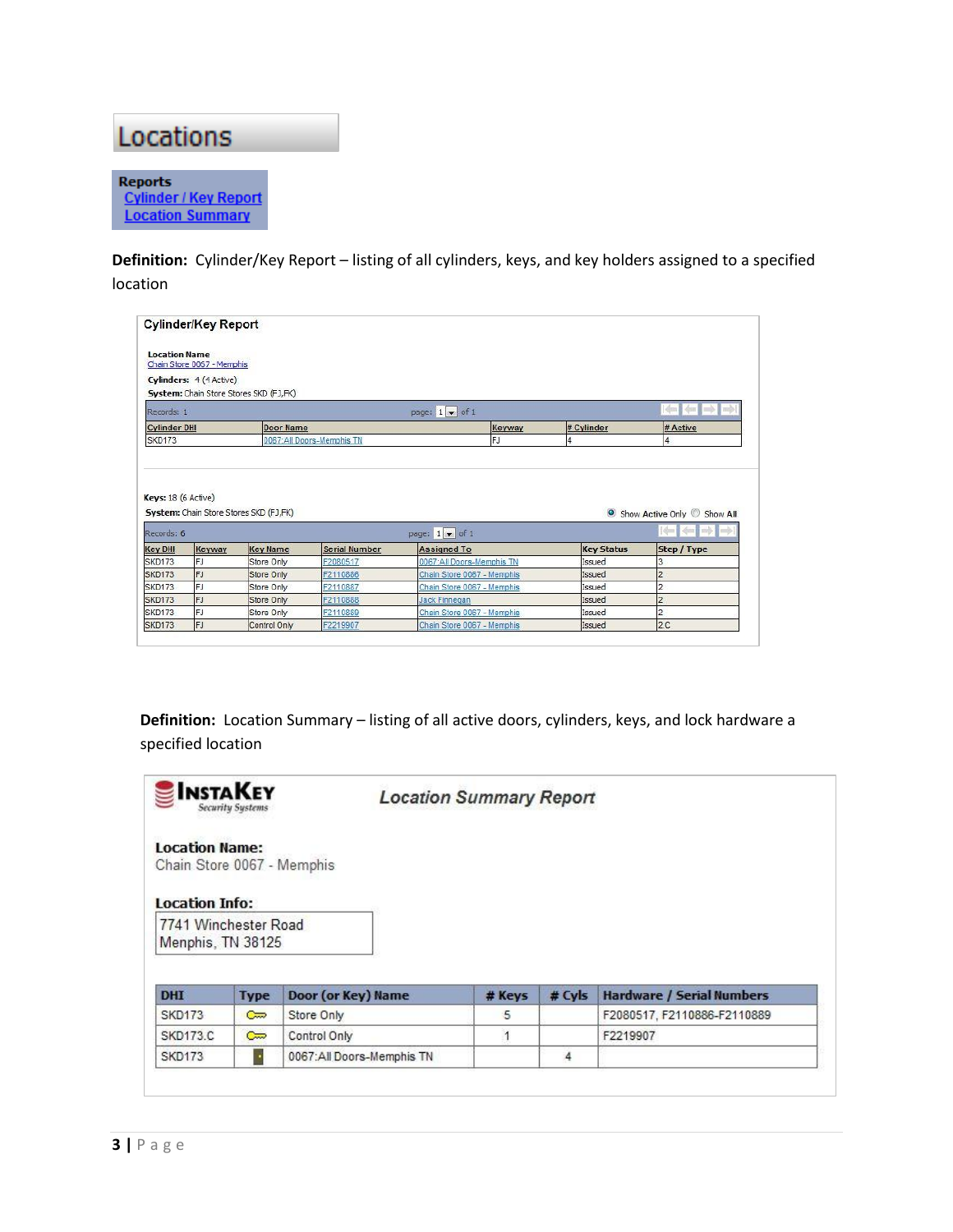### **Doors**

**Definition:** Door – is a place or geographic location utilizing a lock.

- 1. Find Door (quick search)
	- Select the Doors tab
	- In the quick search field, enter Door Name, Store/Bldg. Number
	- Click Find or press Enter
	- Once the Door is found, click on the Name to review the Address Cylinder/Key Report or specific keying information.

| Doors              |      |
|--------------------|------|
|                    | Find |
| Add Keys/Cylinders |      |
| Add Door           |      |
| Find Door          |      |
| View All Doors     |      |

| Door Name:            | 0067:All Doors-Memphis TN      |                     |  |
|-----------------------|--------------------------------|---------------------|--|
| Door System:          | Chain Store Stores SKD (FJ,FK) |                     |  |
| <b>Head Quarters:</b> | Chain Store 0067 - Memphis     | F Show HQ Address - |  |
|                       |                                |                     |  |
|                       |                                |                     |  |
|                       |                                |                     |  |
|                       |                                |                     |  |

#### 2. Find Location

- Select the **Doors** tab
- Select **Find Door**
- Input information in any of the fields under **Door Info**, **Contact Info**, **Address Info**, or **Contact Info.**
- Click **Find Door(s)**

| Door Info                                            | $\Box$ Hide Additional Fields $\blacktriangleright$ | Clear | Contact Info<br>$\Box$ Hide Additional Fields $\blacktriangleright$<br>Clear            |
|------------------------------------------------------|-----------------------------------------------------|-------|-----------------------------------------------------------------------------------------|
| <b>Door Name:</b><br>System:<br><b>Headquarters:</b> |                                                     | ▼     | Phone:<br>Phone 2:<br>Fax:                                                              |
| <b>Address Info</b>                                  | □ Hide Additional Fields ▼                          | Clear |                                                                                         |
| <b>Address:</b>                                      |                                                     |       | <b>Advanced Search Info</b><br>$\Box$ Hide Advanced Search Fields $\blacktriangleright$ |
| City:                                                |                                                     |       | Oty. of Active Cylinders Assigned to Door<br>Cylinders<br>Clear                         |
| State:                                               |                                                     | ▼     | # Cylinders:                                                                            |
| Zip:                                                 |                                                     |       |                                                                                         |
| <b>Country:</b>                                      |                                                     |       |                                                                                         |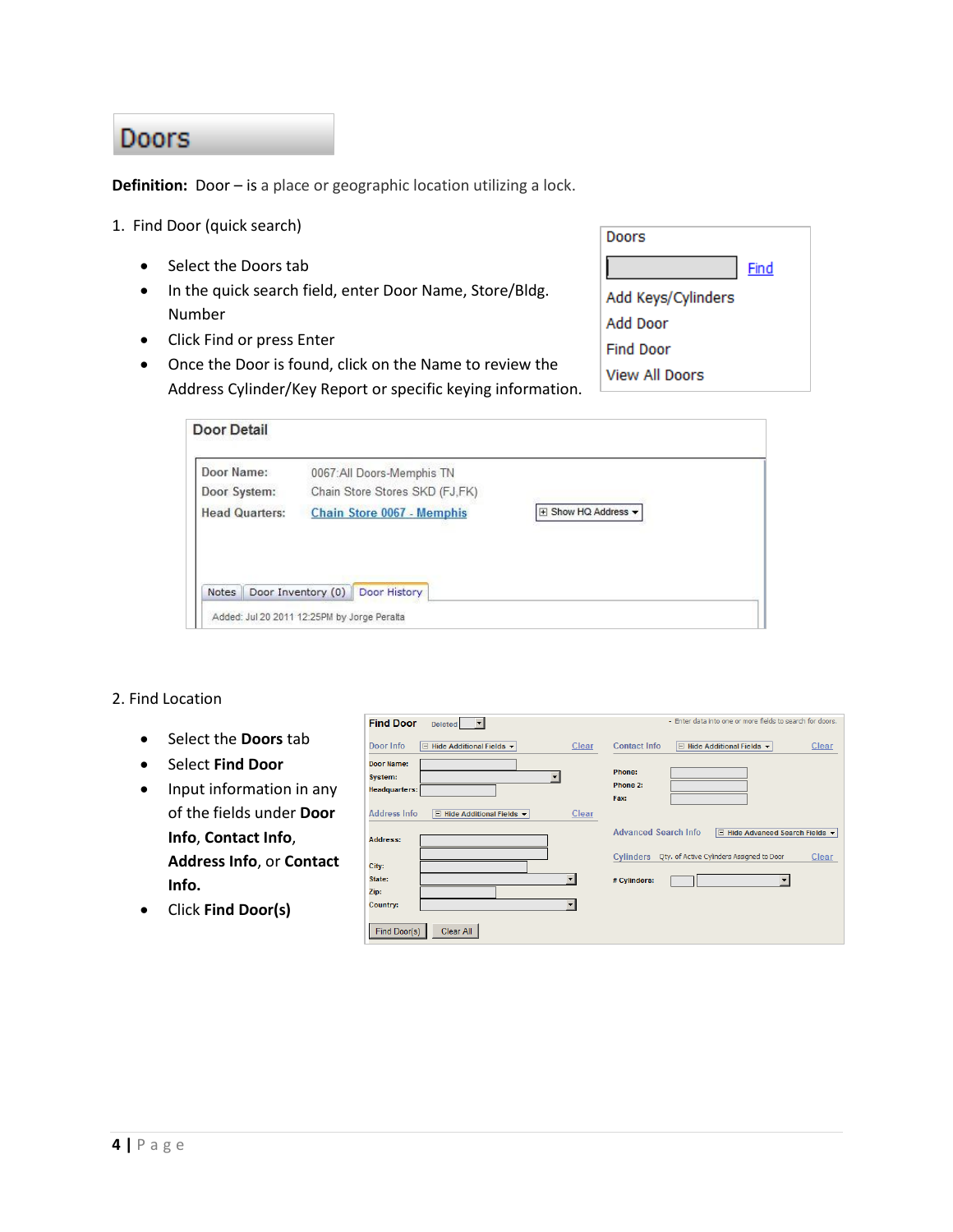## **Keys**

**Definition:** Key – is a serialized brass key used to open a lock.

- 1. Find Key (quick search)
	- Select the Keys tab
	- In the quick search field, enter the Key Serial Number
	- Click Find or press Enter

| Keys          |             |
|---------------|-------------|
|               | <b>Find</b> |
| View All Keys |             |

 Once the Key is found, click on the Key Serial Number to reassign it, change Status, or click on the Name to review the Key Holder information.

| Key:                          | F2080517                                             |
|-------------------------------|------------------------------------------------------|
| System:                       | Chain Store Stores SKD (FJ,FK)                       |
| Step/Type                     | 3                                                    |
| From Order:                   | 402                                                  |
| <b>Door Association:</b>      | <b>SKD173</b>                                        |
| <b>Currently Assigned To:</b> | 0067:All Doors-Memphis TN                            |
| Status:                       | <b>Issued</b>                                        |
| <b>Reassign Key:</b>          | User C Location C EntryPoint<br>Find<br>filter list: |
|                               | 0067:All Doors-Memphis TN<br>▾+                      |
|                               | 548 Records Found.                                   |

2. View All Keys

- Select the Keys tab, View All Keys
- Once Keys are populated, use on the Key Serial Number or Issued To columns to filter/sort.

| <b>View All Keys</b><br><b>Remove All Filters</b> |                         |                                   |                                |                    |                                                                                   | Show:<br>50<br>$\bullet$    | Records/Page   |
|---------------------------------------------------|-------------------------|-----------------------------------|--------------------------------|--------------------|-----------------------------------------------------------------------------------|-----------------------------|----------------|
| Records: 21                                       |                         |                                   | page: $1 - of 1$               |                    |                                                                                   |                             | ⊫ख़ऻ≑∎         |
| Print Page                                        |                         | Excel Format                      |                                |                    | Click headings to sort (or Reverse sort) data > Click data to filter by selection |                             |                |
| Serial Number<br>Find                             | $\blacksquare$<br>(ALL) | $\overline{\phantom{a}}$<br>(ALL) | Find<br>Issued To              | $\bullet$<br>(ALL) | $\overline{\phantom{0}}$<br>(ALL)                                                 | $\partial \partial$<br>Find | (ALL)<br>(ALL) |
| <b>Serial Number</b>                              | Keyway                  | <b>Key Name</b>                   | <b>Issued To</b>               | <b>Status</b>      | <b>System</b>                                                                     | <b>Step</b><br><b>DHI</b>   | <b>Type</b>    |
| D1000042                                          | D <sub>04</sub>         | Cashier Only                      | Graham, Julie                  | Issued             | Chain Store Inc. 6-Pin MK (F01)                                                   | 2AA                         |                |
| D757358                                           | F <sub>01</sub>         | Master Control                    |                                | Deactivated        | Chain Store Inc. 6-Pin MK (F01)   AA                                              |                             |                |
| D757359                                           | F <sub>01</sub>         | <b>Store Master</b>               | Washington, B.                 | Issued             | Chain Store Inc. 6-Pin MK (F01) AA                                                |                             |                |
| D757360                                           | F <sub>01</sub>         | <b>Store Master</b>               | Satterfold, Samuel             | Issued             | Chain Store Inc. 6-Pin MK (F01) AA                                                |                             |                |
| D757361                                           | F <sub>01</sub>         | <b>Store Master</b>               | Rivera, Patric                 | Issued             | Chain Store Inc. 6-Pin MK (F01)                                                   | AA                          |                |
| D757362                                           | F <sub>01</sub>         | <b>Store Master</b>               | Schussel, Robyn                | Issued             | Chain Store Inc. 6-Pin MK (F01)                                                   | <b>AA</b>                   |                |
| D757363                                           | F <sub>01</sub>         | <b>Store Master</b>               | CHAIN STORE 0200 - New York NY | Mailer             | Chain Store Inc. 6-Pin MK (F01)                                                   | AA                          |                |
| D757364                                           | F <sub>01</sub>         | <b>Store Master</b>               | CHAIN STORE 0200 - New York NY | Mailer             | Chain Store Inc. 6-Pin MK (F01) AA                                                |                             |                |
| D757365                                           | F <sub>01</sub>         | <b>Store Master</b>               | CHAIN STORE 0200 - New York NY | Mailer             | Chain Store Inc. 6-Pin MK (F01)                                                   | AA                          |                |
| D757366                                           | F <sub>01</sub>         | <b>Store Master</b>               | CHAIN STORE 0200 - New York NY | Mailer             | Chain Store Inc. 6-Pin MK (F01) AA                                                |                             |                |
| D757367                                           | F <sub>01</sub>         | Store Master                      | CHAIN STORE 0200 - New York NY | Mailer             | Chain Store Inc. 6-Pin MK (F01)                                                   | AA                          |                |
| D757368                                           | F <sub>01</sub>         | <b>Store Master</b>               | CHAIN STORE 0200 - New York NY | Fire Box           | Chain Store Inc. 6-Pin MK (F01) AA                                                |                             |                |